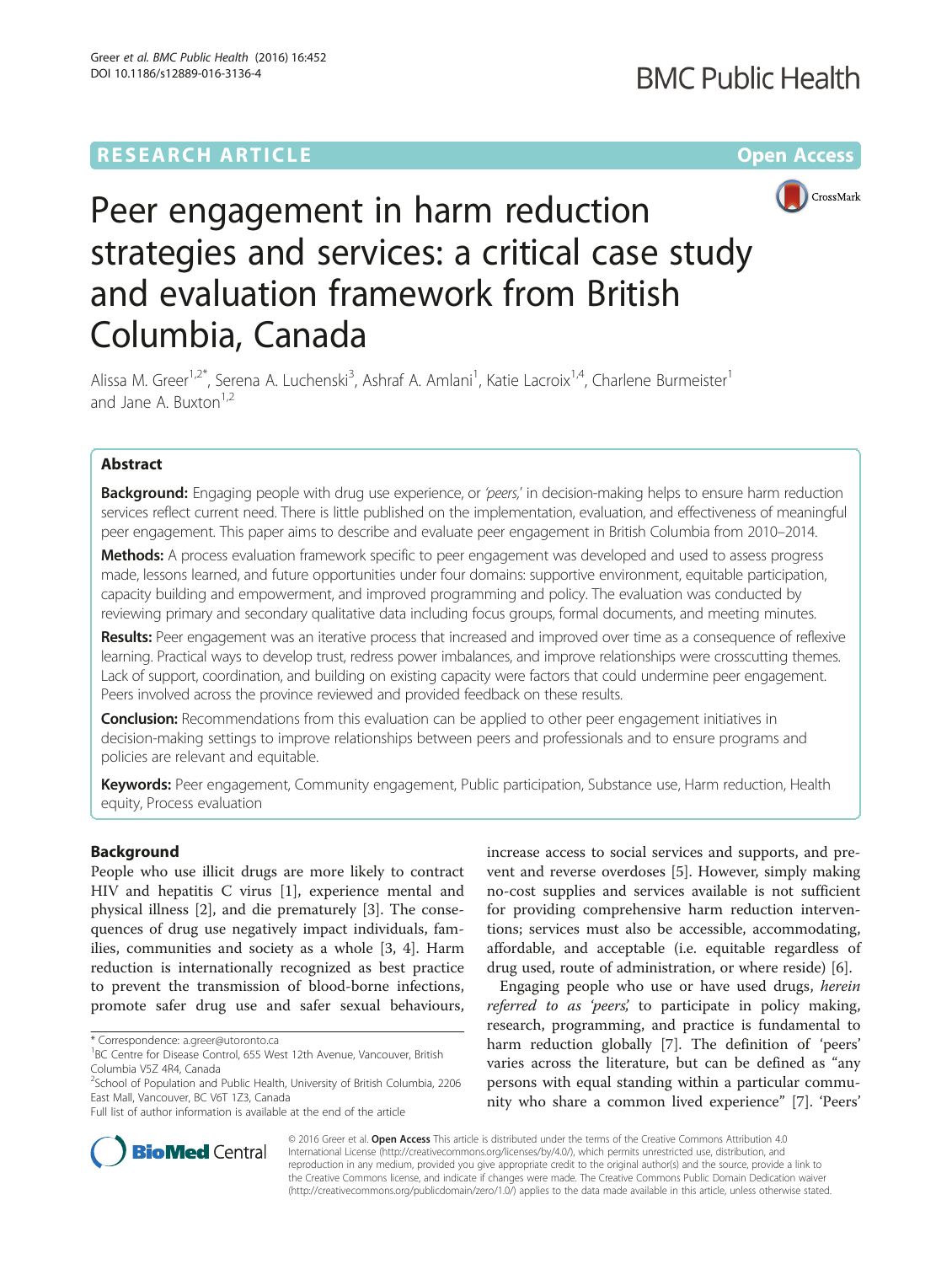in the context of harm reduction are "people with lived experience of drug use work both behind the scenes and at the forefront of needle distribution services, harm reduction education, peer support, and communitybased research initiatives" [\[8\]](#page-8-0), providing valuable insights about the barriers and facilitators to accessing harm reduction services in their communities. Peer roles can be considered across multiple dimensions, including political advocacy, research assistance, program governance, peer support, and harm reduction messaging [[8\]](#page-8-0).

Peer engagement has been defined as a communitybased approach to decision making by "consulting and collaborating with decision makers using a bottom-up approach in order to better address the needs of the community" [[7\]](#page-8-0). Methods applied to engaging peers can vary considerably. Several frameworks for engagement and participation have been developed for examining citizen participation, although none of these models pertain specifically to peers. Arnstein's 'ladder of citizen participation' was first published over forty years ago [\[9](#page-8-0)]; since, adapted versions have emerged including Hart's ladder of youth participation [\[10\]](#page-8-0) and Pretty's participatory learning model for sustainability [[11\]](#page-8-0). In all models, a policy, program or project can elicit equitable participation in resources, recognition, results, and knowledge by sharing power in partnerships [[12\]](#page-8-0). Many peer engagement efforts are limited to exchanging information without sharing any decision-making authority; thus, efforts are merely "tokenism" [\[9](#page-8-0)]. Peers are increasingly involved in varying roles, but still underutilized, in the prevention of substance use related harms [\[8](#page-8-0)]. In 2013, a national symposium of fourteen peer-run organizations across Canada concluded that "tokenism and lack of representation are still common" obstacles to meaningful participation [[13\]](#page-8-0). Stigma and discrimination also make it more difficult for peers becoming engaged in decision making processes [\[7](#page-8-0)].

#### Peer engagement in British Columbia

Harm reduction efforts in the Canadian province of British Columbia (BC) provide a case study of where community-based engagement with people who use drugs – peers – has gained momentum. Since 2003, the BC Centre for Disease Control (BCCDC) oversees and coordinates provincial distribution of harm reduction efforts including safer drug use and sex supplies [[14\]](#page-8-0). As part of the BCCDC, the BC Harm Reduction Services and Strategies (BCHRSS) committee guide provincial harm reduction policies and convene quarterly, alternating between in-person and teleconference meetings. The committee includes representatives from the BC Ministry of Health, five regional Health Authorities, and First Nations Healthy Authority [[15](#page-8-0)].

In 2007, an increase in peer engagement in BC coincided [[6\]](#page-7-0) with the release of "Nothing About Us Without  $U_s$ ," a report published by the Canadian HIV/AIDS Legal Network which makes a compelling case for meaningful peer involvement from a public health, ethical, and human rights perspective [\[16](#page-8-0)]. From this report, the BCHRSS committee agreed: "people who use illegal drugs should be engaged in all aspects of harm reduction supply distribution program development, implementation, and evaluation" [\[6](#page-7-0)], and in 2008 increased support for peers by contributing to several peer-run events, including financial support for a conference organized by a peer-run group, Vancouver Area Network of Drug Users (VANDU) [\[17\]](#page-8-0). Thereafter, efforts to develop and expand meaningful peer engagement have increased and the BCHRSS committee has officially embraced peer engagement as an essential first step in decision-making.

Peer engagement has the potential to augment equity of harm reduction services by fostering communication, building trust, increasing knowledge, and reducing stigma and discrimination to remove barriers and increase utilization of harm reduction services; this, in turn, will have a direct impact on mental and physical health. Globally, public health research and practice has shown that involvement of people with lived experience results in improved health outcomes and reduced health disparities by improving the acceptability and utilization of health services and removing barriers to access [\[7](#page-8-0)]. However, despite the increasing international support for engaging various populations [\[7](#page-8-0), [8\]](#page-8-0), there is very little published evidence on the implementation, evaluation, or effectiveness of meaningful engagement with peers. This paper aims to describe and evaluate the peer engagement efforts undertaken by the BCHRSS committee from 2010 to 2014. We highlight key lessons learned and improvements needed to ensure meaningful peer engagement in the planning, delivery and evaluation of harm reduction efforts.

## **Methods**

## Evaluation resources and appraisal

The evaluation team appraised the events, processes and products of peer engagement in the harm reduction program from January 2010 – December 2014 using a peer engagement evaluation framework developed specifically for this project (described below). The evaluation team included BCCDC staff as well as two peers. The peers involved in the evaluation had participated in BCHRSS meetings and other peer engagement activities with health authorities between 2010 and 2014. Evidence was obtained through a desk-based document review of BCHRSS materials. The document review was a retrospective review and synthesis of all relevant documents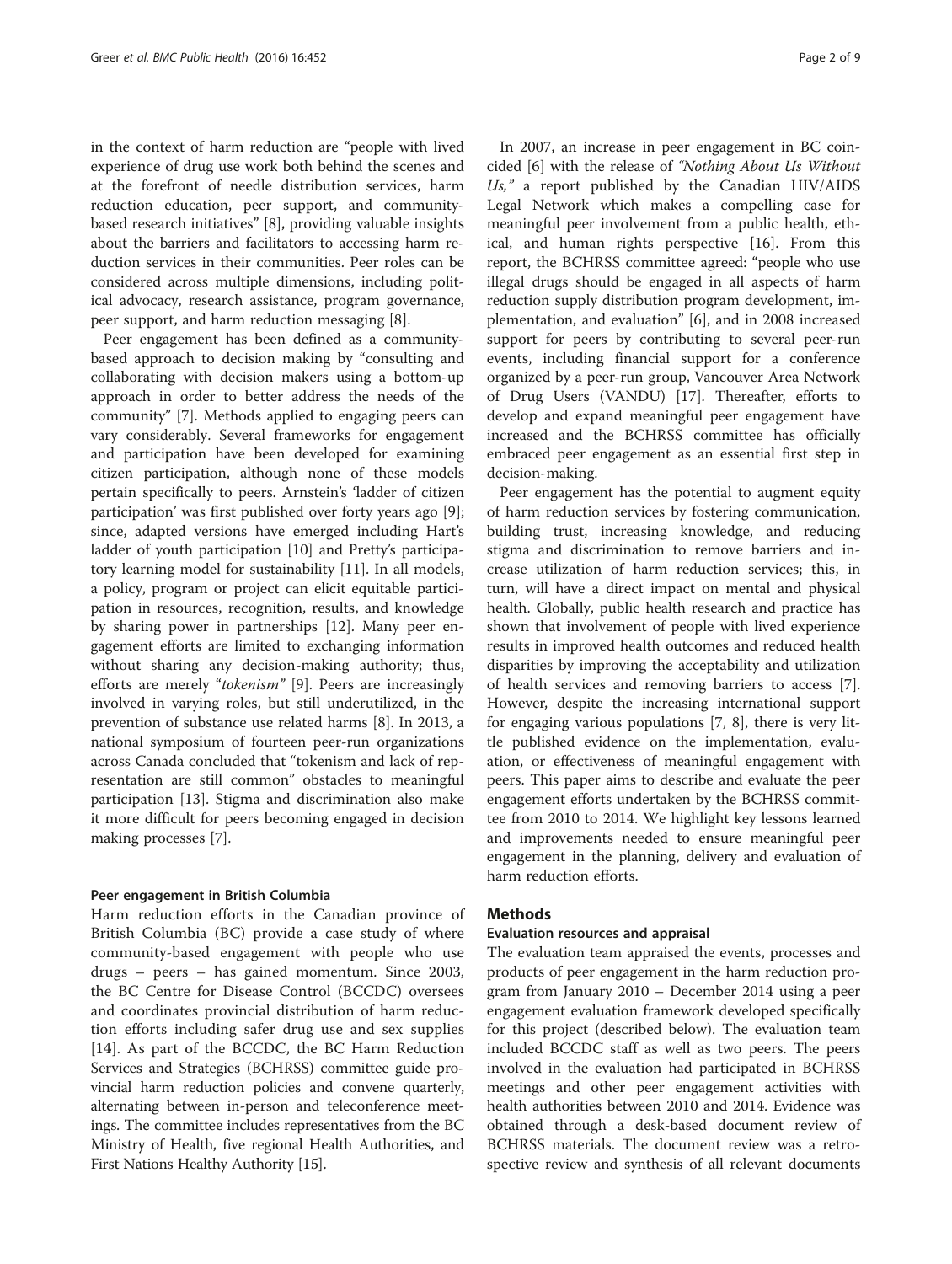concerning the state of policies and provision of services and programs to identify social impacts and priorities for action [[18](#page-8-0)]. One research assistant (SL) did the initial gathering of documents and literature; however, the findings were reviewed and discussed with all authors, including peers (CB & KL), and the drafting of this manuscript was in partnership with peers. The lack of more collaborative involvement of the gathering of information was mainly due to the geographic distance between team members.

Materials included formal documents, notes from relevant previously conducted focus groups and interviews, meeting agendas, minutes, and anonymous surveys, and the BC Harm Reduction website. For documents, we reviewed How to Involve People Who Use Drugs (2014) [[19\]](#page-8-0), the BC Harm Reduction Strategies and Services Committee Terms of Reference (2012) [[15\]](#page-8-0) and an internal document, Peer Consultants at HRSS Face-2-Face (2014). Summary notes were available from focus groups and telephone interviews that had been conducted to inform a research funding application on peer engagement in BC (Peter Wall Solutions). Researchers at the BCCDC consulted with seven representatives from all BCHRSS member organizations and interviewed three groups of peers from two health regions in 2014. Conversations with representatives and peers were not transcribed thus

preventing detailed secondary data analysis for this evaluation. However, a document summarizing key themes to inform current and future peer engagement efforts was available, in addition to the grant application itself, and incorporated.

A review of the literature revealed a lack of evaluation frameworks based on the principles of health equity, as well as frameworks for engagement with people who use drugs. Public engagement evaluation tools were limited in that most focused on outcomes, such as costeffectiveness, rather than considering the process of engagement itself. The Involve UK's guidelines for public participation in central government most closely resembled our aims and equity-based evaluation principles [[20\]](#page-8-0); thus, we adapted it, broadly using the language, themes, and structure as a general guide to developing an evaluation framework specific to peer engagement [see Table 1]. The four goals identified for evaluation were supportive environment, equitable participation, capacity building and empowerment, and improved programming and policy. Examples of constructs were derived from the evaluation of evidence itself and are by no means exhaustive or inclusive.

The evaluation framework allowed us to compare and contrast multiple sources of information and outcomes, increasing the validity of our findings through triangulation

| Goal                                  | Assessment                                                               | Description                                                                                                                                                                                                                                | Examples of constructs                                                                                                                                                                                                                                                                                |
|---------------------------------------|--------------------------------------------------------------------------|--------------------------------------------------------------------------------------------------------------------------------------------------------------------------------------------------------------------------------------------|-------------------------------------------------------------------------------------------------------------------------------------------------------------------------------------------------------------------------------------------------------------------------------------------------------|
| Supportive<br>Environment             | How were barriers and facilitators<br>to engaging addressed?             | Assess and address barriers and facilitators<br>of engagement; 'environment' encompasses<br>micro (i.e. power dynamics between individuals),<br>meso (ie. organizing transportation to/from),<br>and macro levels (i.e. meeting location). | • Easy access/low threshold meetings<br>(immediate compensation, supportive<br>arrangements for people travelling from<br>out of town by paying transportation<br>costs in advance)<br>• Community building activities<br>• Building, location chosen<br>• Planning in advance<br>• Flexible schedule |
| Equitable<br>participation            | How were experiences<br>represented and respected?                       | Ensure all experiences respected and represented<br>at the table to address the diverse and unique<br>health needs of each community.                                                                                                      | • Democratic participation<br>• Power dynamics<br>• Flexible facilitation<br>• Distribution of voices<br>• Representativeness at the table<br>• Awareness of peer issues and<br>strengths within the community                                                                                        |
| Capacity<br>building &<br>empowerment | How did capacity increase<br>over time and how were<br>benefits derived? | Develop the abilities of individuals and groups<br>defined in terms of access, ability, mobilization,<br>interest, networks, opportunity, and literacy.                                                                                    | • Skills and ability<br>• Confidence<br>• Ongoing engagement or attrition<br>· Social capital<br>• Community building<br>• Enhanced peer networks<br>• Cohesion                                                                                                                                       |
| Improved<br>programming<br>& policy   | How engagement impacts<br>programming and policy?                        | The explicit and implicit evolution of programming<br>and/or policy in relation to the purpose identified;<br>ability to understand local risk environment,<br>synthesize information, and design relevant solutions.                      | • Programming and/or policy<br>• Competency<br>• Activities<br>$\cdot$ Outputs<br>• Feedback from within and/or outside<br>the inner and/or broader community                                                                                                                                         |

Table 1 Peer engagement process evaluation framework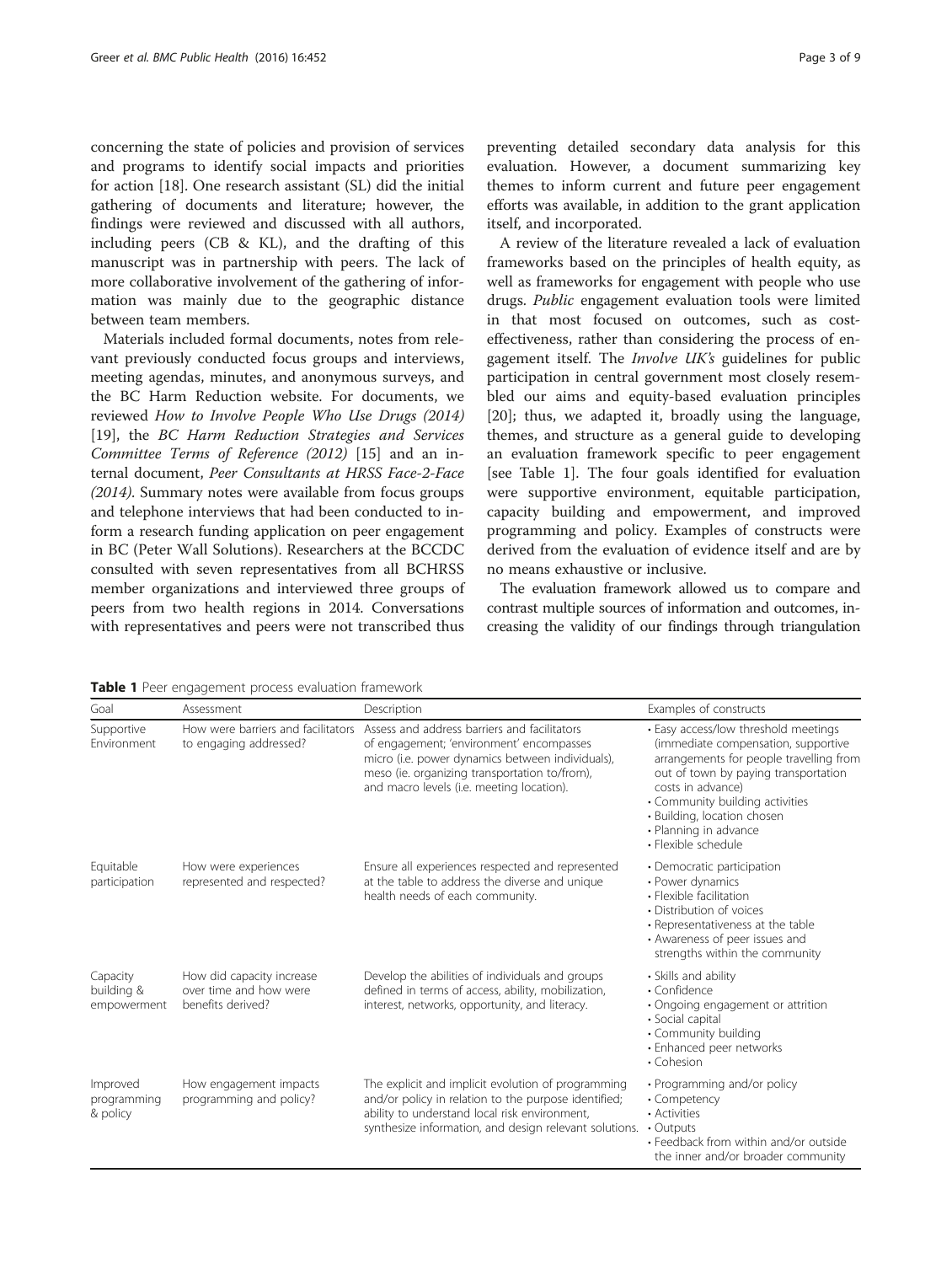[[21](#page-8-0)]. For example, we examined information about meetings involving peers by reviewing the agendas, minutes, attendee evaluation surveys, and post-meeting debriefing notes. Where sources provided similar data, we simplified and summarized the messages, and where sources provided different information, we presented the full breadth of perspectives. Our evaluation failed to present any contradictory information requiring resolution.

The University of British Columbia Research Ethics Board granted the ethics approval for the interview and focus group data used in this evaluation.

## Results

The evaluation results in Table [2](#page-4-0) outlines our assessment of peer engagement processes in BC from 2010–2014. These results focus mainly on events surrounding peer engagement with the BCHRSS, but also involve several other harm reduction initiatives in BC at that time.

#### Supportive environment

Peer engagement in BC was an iterative process that increased and improved over time as consequence of reflexive learning. When the committee began inviting peers to meetings, peers were not given clear expectations. Feedback revealed planning in advance, making travel arrangements, setting up support locally, and creating a welcoming environment were important factors for supporting and facilitating engagement. Organizing local methadone prescriptions or making arrangements for connecting to local peers for other supplies well in advance was essential for out-of-town peers to feel supported. It also contributed to their ability to be fully present at meetings. Sending an agenda and/or itinerary in advance developed peers expectations for the meeting. To establish rapport between attendees prior to the meeting, community-building activities were organized. Dinner at a restaurant was not comfortable, but in subsequent years sharing a meal in a more relaxed setting worked well. Developing a peer advisory group who could provide feedback on the meeting agenda and other activities was one way to improve on existing efforts. Figure [1](#page-5-0) is one example of the equitability and environment of peer engagement in BC, offering a visual representation to highlight this reflexive and cyclical process.

## Equitable participation

In the beginning a single peer was invited to meetings. Activities offered to peers were separate from the rest of the committee. Feedback about the need for peer support led the committee to extend its invitation to two peers per region starting in 2011. Being in a new and/or different place can be destabilizing for some, leading to "triggering" or inducing behaviors peers would otherwise try to avoid. As such, offering supports around the

meeting was imperative to equitable participation especially when working with a population with diverse needs and backgrounds. Due to the geographic structure of health authorities in BC, there was an unequal representation of peers from different regions at the meetings. Peer run organizations or groups, such as VANDU in Vancouver Coastal Health Authority, were asked to nominate participants as representatives from their regions. In areas where organized peer groups did not exist, such as the Northern Health Authority, harm reduction coordinators in were encouraged to invite peers who they had worked with during the year and to use the meeting as an opportunity to promote sustained involvement. Peers who had transportation, disability or mobility issues were accommodated. Nonetheless, peers from rural regions remained underrepresented, likely due to the geography and inconsistent staffing in these regions (i.e. Northern Health Authority, Interior Health Authority). Providers and peers from these regions were expected to travel great distances (sometimes more than 500 kilometres) to engage or reach services, greatly limiting engagement opportunities. "One-off" or one-time engagement opportunities outside of the BCHRSS were common but fragmented across events. Ongoing opportunities and strategies to keep peers engaged in the long run were needed. Peers also drew attention to power imbalances. Being attentive to the distribution of voices at the table so everyone was treated equally and respectfully was important. The need for strong but flexible facilitation, check-ins, and options to share ideas anonymously were identified as opportunities for improvement.

#### Capacity building and empowerment

The BCHRSS committee supported the expansion of peer networks through research, networking, and funding opportunities. In 2010, the BCHRSS committee supported the BC-Yukon Association of Drug War Survivors to drive across BC as a team, meeting peers "where they're at," conducting harm reduction workshops and gathering information about peers' health needs. This project, known as the "Caravan Project," [[22\]](#page-8-0) highlighted the informal peer engagement efforts to date, and served as the impetus to examine and enhance peer engagement in BC. Peers from various regions were inspired by the bold leadership of representatives from peer-run organizations, such as the Society of Living Illicit Drug Users (SOLID) and VANDU, and some became more involved in peer activities in their own communities. Some efforts were financially supported by BCHRSS funds to form new entities, such as the Kelowna Area Network of Drug Users (KANDU). From this project, the Eastside Illicit Drinkers Group formed.

Even with limited financial supports, peer networks across BC were able to mobilize around important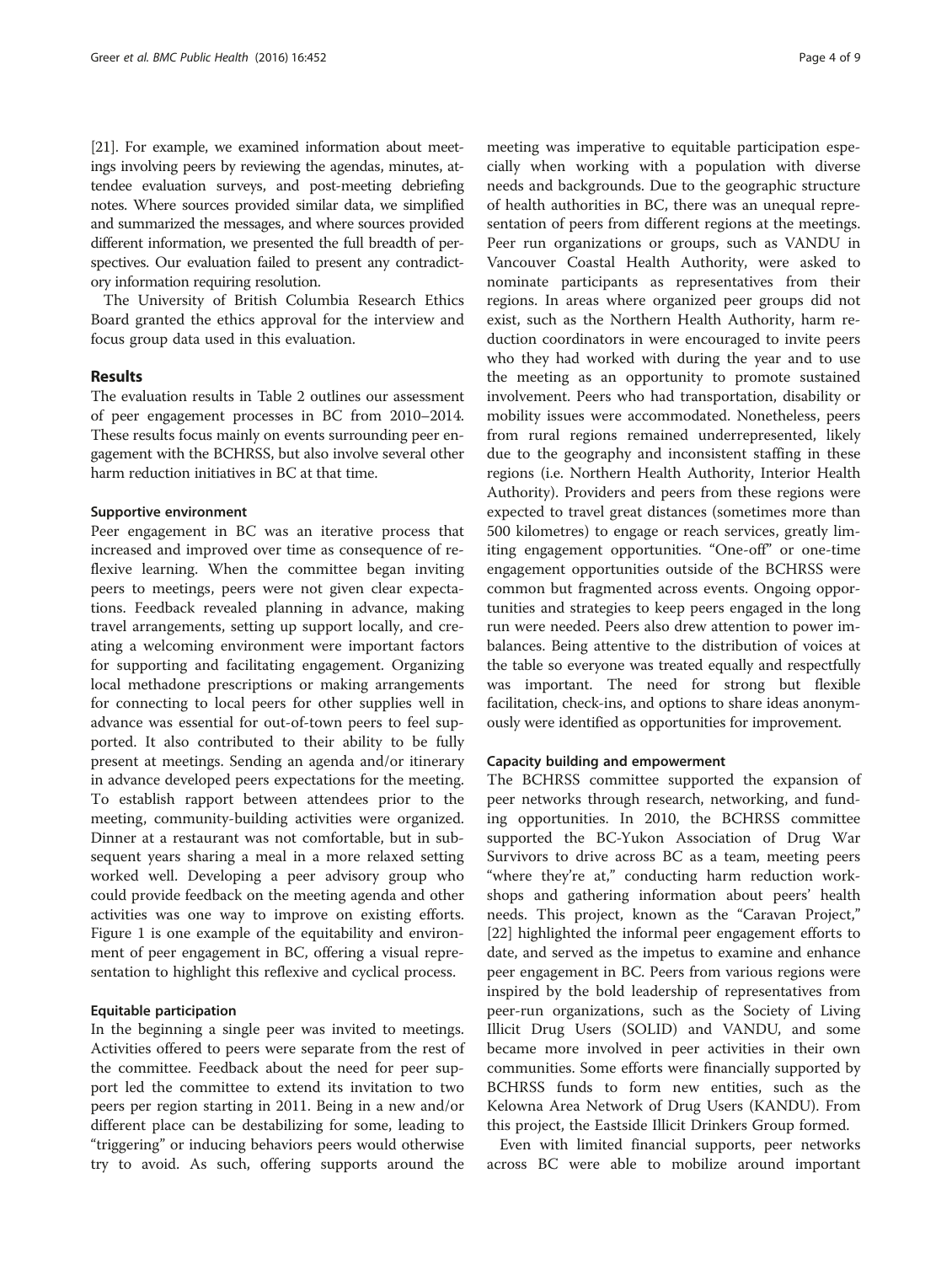| Construct                                     | opportunities for improvement, zon i-zon4<br>Lessons Learnt                                                                                                                 | Evidence of progress                                                                                                                                                                                                                                                                                                                                        | Opportunities for improvement                                                                                                                            |
|-----------------------------------------------|-----------------------------------------------------------------------------------------------------------------------------------------------------------------------------|-------------------------------------------------------------------------------------------------------------------------------------------------------------------------------------------------------------------------------------------------------------------------------------------------------------------------------------------------------------|----------------------------------------------------------------------------------------------------------------------------------------------------------|
| GOAL:                                         | Supportive environment                                                                                                                                                      | (How were barriers and facilitators to engaging addressed?                                                                                                                                                                                                                                                                                                  |                                                                                                                                                          |
| Community<br>Building activities              | • Reported feelings of exclusion<br>among peers<br>• Lack of trust or legitimacy built<br>early on members and other<br>peers                                               | • Introduced various team-building<br>activities and ice breakers to build<br>trust & openness<br>· Included Aboriginal opening and<br>closing ceremonies, and pre-meeting<br>dinner social                                                                                                                                                                 | Form peer advisory group that is<br>engaged with HRSS committee<br>throughout the year                                                                   |
| Planning in<br>advance                        | • Peers unaware of role and<br>expectations; some informed of<br>meeting with too short of<br>notice                                                                        | • Invited multiple peers at least six<br>weeks in advance<br>• Arrangements provided for transportation,<br>accommodation, local support (i.e. methadone)                                                                                                                                                                                                   | Develop list/map of commonly<br>accessed resources in host<br>community                                                                                  |
| Structure of<br>Schedule                      | • Lack of opportunity to develop<br>rapport and trust with<br>committee<br>• Inconsistency of information                                                                   | • Agenda modified based on feedback provided by<br>peers before, during and after meeting<br>• Meeting agenda more flexible with less content                                                                                                                                                                                                               | Develop agenda together (i.e.<br>with peers and committee)                                                                                               |
| GOAL:                                         | Equitable participation                                                                                                                                                     | (How were experiences represented and respected?)                                                                                                                                                                                                                                                                                                           |                                                                                                                                                          |
| Representativeness<br>at the table            | • Unequal representation from<br>health authorities due to<br>staffing issues or lack of<br>commitment from region                                                          | • Shifted to inviting two peers per health region<br>• Caravan project traveled to rural regions to<br>meet peers "where they're at"                                                                                                                                                                                                                        | Form peer advisory group engaged<br>with BCHRSS throughout the year                                                                                      |
| Power Dynamics;<br>Distribution of<br>voices  | · Inequitable distribution of<br>power among peer groups and<br>across                                                                                                      | • Provided peers with cash stipend based on wage<br>• Extra attention paid to distribution of power,<br>people at the table, voices being heard<br>· Discussions captured on flipchart so peers could<br>see their voices being heard and respected<br>• Shorter duration of roundtable updates allowed<br>time and space for peers to voice their concerns | Consider options for peers to<br>communicate their thoughts in<br>non-verbal ways or in smaller<br>groups; routine check-ins with<br>peers during breaks |
| Flexible Facilitation                         | • Heterogeneous representation<br>of peers at the table<br>• Rural/remote regions need<br>attention                                                                         | • Attention paid to the attitudes during activities;<br>able to adapt based on energy/positivity in room<br>• Kept discussion positive and solutions-based                                                                                                                                                                                                  | Ongoing need for strong but<br>flexible facilitator                                                                                                      |
| GOAL:                                         | Capacity building &<br>empowerment                                                                                                                                          | (How did capacity increase over time and how was it built on?)                                                                                                                                                                                                                                                                                              |                                                                                                                                                          |
| Community<br>Building                         | • Lack of opportunities initiated<br>outside the BCHRSS meetings<br>· Staffing issues remain a<br>problem                                                                   | · Peer engagement activities supported financially<br>through funds offered in each health authority<br>• Beginning of peer-based harm reduction supply<br>distribution & education                                                                                                                                                                         | Develop sustained, ongoing funding<br>mechanism e.g. for work contracted<br>to peer organizations                                                        |
| Social Capital; skills<br>&ability confidence | · Inability to build on existing<br>capacity within communities                                                                                                             | • Peers create EIDGE group with illicit alcohol users<br>· Peer groups organize around key issues: social<br>housing, anti-harm reduction by-laws, methadone<br>formulation change                                                                                                                                                                          | Social capital is strongest in urban<br>peer groups; knowledge transfer<br>needed with rural peer groups                                                 |
| Enhanced Peer<br>networks                     | • Efforts fragmented across<br>province<br>· Some drug user organizations<br>dissolved due to lack of support                                                               | • Peer network in BC grows via BCHRSS meetings,<br>HR activities; opportunities for growing peer-run orgs                                                                                                                                                                                                                                                   | Build organizational capacity to<br>increase autonomy from any<br>group of peers                                                                         |
| GOAL:                                         | Improved policy & programming                                                                                                                                               | (How engagement impact programming and policy?)                                                                                                                                                                                                                                                                                                             |                                                                                                                                                          |
| Improved harm<br>reduction<br>programming     | · Identified inconsistent access to<br>harm reduction supplies<br>• Lack of capacity building and<br>training for peer workers,<br>service providers and decision<br>makers | • The Caravan Project<br>• Expanded range of supplies to include safer<br>inhalation supplies<br>· Introduced BC Take Home Naloxone program<br>• Developed specialized harm reduction trainings;<br>posted training manual online<br>· Introduced annual harm reduction client survey                                                                       | Budget and other organizational<br>constraints limit the expansion of<br>comprehensive harm reduction<br>services - (frustrating for peers)              |
| Improved policies                             | • Lack of peer engagement at<br>other tables outside BCHRSS<br>• Lack of best practices on best<br>ways to engage peers                                                     | · Developed one-page guidelines<br>for providers on inviting peers to meetings<br>· Peer engagement literature review<br>(Ti et al., 2012 [7])<br>• Improved documentation and dissemination<br>of HRSS policies and research for lay audiences                                                                                                             | Develop best practice guidelines<br>for services to meaningfully<br>engage peers                                                                         |

<span id="page-4-0"></span>Table 2 Evaluation Results from the British Columbia Harm Reduction Programme: lessons learnt, evidence of progress and opportunities for improvement, 2011–2014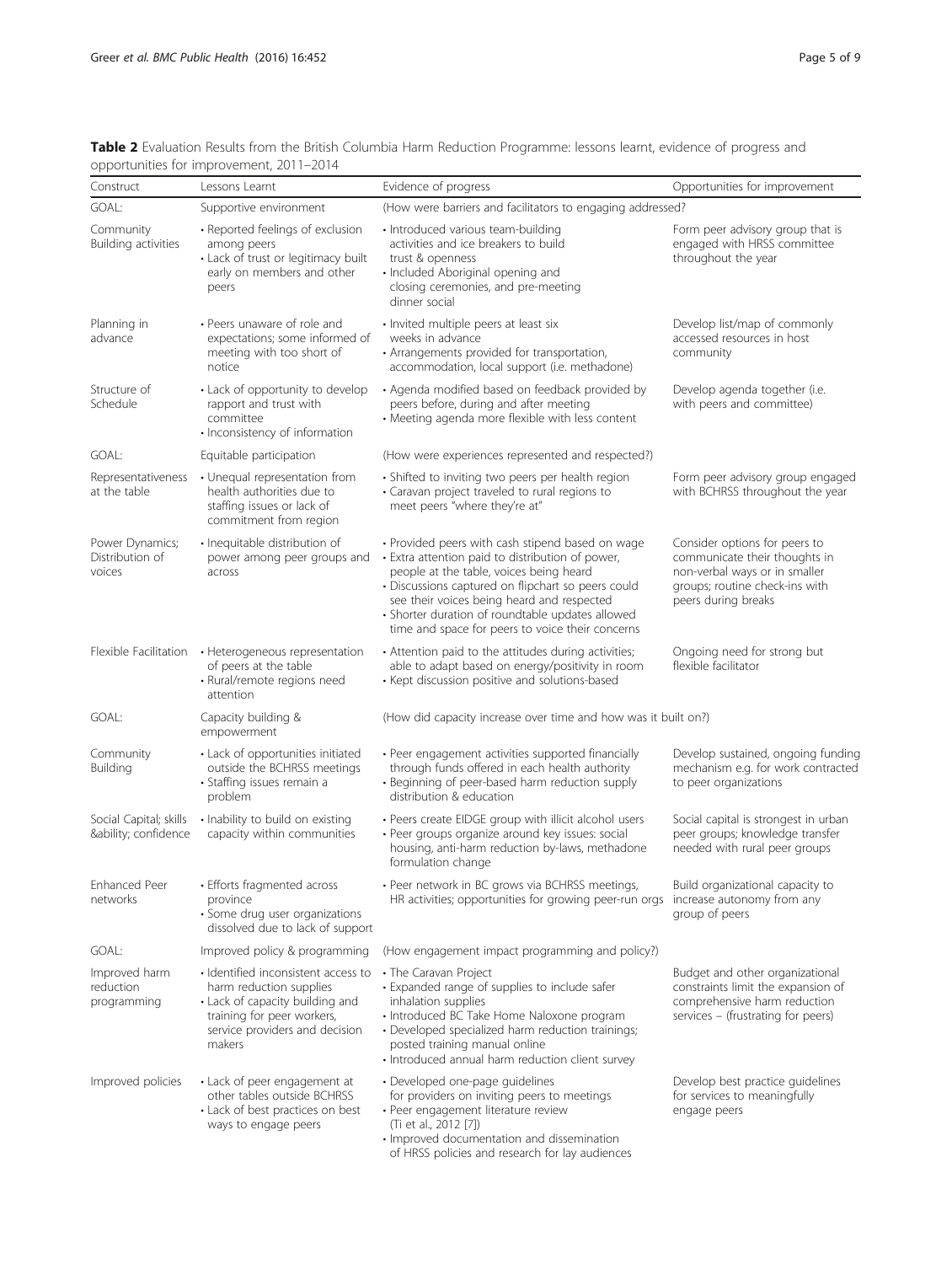<span id="page-5-0"></span>Table 2 Evaluation Results from the British Columbia Harm Reduction Programme: lessons learnt, evidence of progress and opportunities for improvement, 2011–2014 (Continued)

issues, such as social housing, anti-harm reduction bylaws, and methadone formulation changes. In 2013, the SOLID organized and hosted a national symposium of peers in Victoria that kick-started a conversation nationally with 14 peer-run organizations. These organizations documented their successes for other peer-run organizations and allies to learn from by creating a document called "Collective voices for Effective Change" [\[13\]](#page-8-0). We noted that the ability to distribute this information, form new peer networks, and build on already established capacity among groups of peers was limited due to financial and geographic challenges.

## Policy and programming

The BCCDC provided resources for the "Caravan Project," [\[22\]](#page-8-0) which identified the need for several policy and program initiatives through focus groups with peers across BC. Eight priority areas for promoting health equity were offered. In 2011, the BCCDC implemented two policy changes as a direct result of these findings: 1) regional representatives were asked to invite a local peer to the face-to-face meeting held in the spring of 2012, and 2) annual funds (\$2000) were offered to support peer-led initiatives for harm reduction activities and matching funds (\$5000) for community development activities in each health authority [[15\]](#page-8-0). Peer engagement opportunities and feedback on policy and programming increased as a result, which had additional effects beyond the BCCDC. Harm reduction sites started providing safer inhalation supplies and the BC Take Home Naloxone program was launched. Also, an annual client survey at harm reduction supply distribution sites was introduced.

Despite increased support for peer engagement by the BCHRSS, the lack of a formal peer engagement processes or guide as to how stakeholders reach out to engage peers, including how to invite, involve, and encourage participation, led to inconsistent efforts. The committee struggled through staffing changes and turnover, leading to disjointed peer engagement efforts. These internal gaps contributed to the disbanding of some independent peer networks (i.e. KANDU) and inconsistent support for new networks.

## **Discussion**

This manuscript shares the lessons learned by the BCHRSS committee in adopting peer engagement

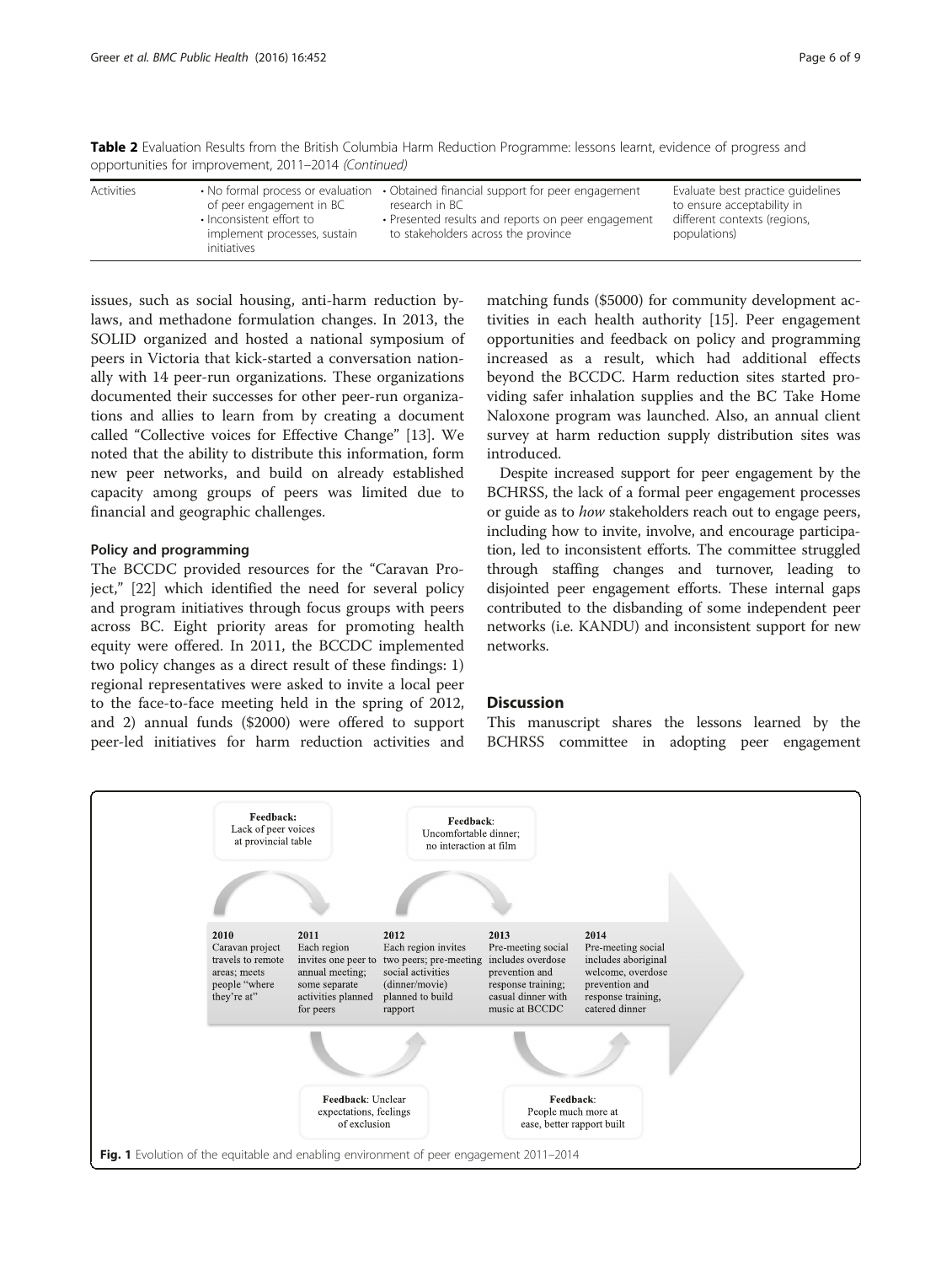practices in harm reduction initiatives in BC from 2010– 2014. Increasing capacity and equity of peer engagement, as well as positive program and policy changes were evident throughout. We found providing clear expectations of the roles of peers and committee members at meetings and purposeful engagement opportunities influenced the quality and overall success of events. However, organizational constraints, including staff and peer turnover, were ongoing issues in terms of achieving opportunities for equitable peer engagement. Where there was turnover, it was imperative new staff and peers are informed of previous practices, discussions, and cultural context. We also found that geography was a persistent challenge for peer engagement in BC. For instance, Northern Health Authority spans over half the province geographically, yet has the smallest population. The health needs in rural areas have been found to differ from those in urban areas, therefore requiring "rurally sensitive" initiatives [\[23\]](#page-8-0).

This evaluation provides a case study of the cyclical and iterative nature of peer engagement. Public participation literature highlights the interrelated, iterative steps in the engagement process, as a cycle of 1) designing for context; 2) enlisting and managing resources; and 3) evaluating and redesigning continuously [[24\]](#page-8-0). Given that peer engagement is relatively new both locally and internationally, learning from past successes and failures is key to developing effective initiatives [[24\]](#page-8-0). To ensure the integrity of this cycle, we learned and stress the importance of unwavering commitment to this work, both in terms of financial and staff resources, tailored to the context and individual experiences that vary among peers.

A large body of evidence exists that supports citizen engagement in policy and program decisions to more effectively address the needs of the public. Some argue participation may be ineffective and costly [[25](#page-8-0)], while others see the public as the "most important stakeholder in the health care system" [[26\]](#page-8-0). In a review of the literature, Marshall et al. suggests systemic, organizational, and individual obstacles to peer roles exist in harm reduction initiatives, including stigmatization, inadequate training, and lack of availability of peer roles [[7\]](#page-8-0). It may be that the effectiveness of engaging and involving peers depends on methods adapted to population and context [[27\]](#page-8-0). Literature stresses that both the *form* of engagement as well as the interactions that build trust and legitimacy promotes meaningful and sustainable relationships between stakeholders [[8, 24\]](#page-8-0). Establishing legitimacy may be particularly important for marginalized groups. Therefore, practical ways to develop trust, redress power imbalances, and improve relationships must be continually assessed and addressed [\[26\]](#page-8-0). Marginalized groups face unique interpersonal and structural

obstacles that may restrict their involvement in decisionmaking [[7, 8](#page-8-0), [16](#page-8-0)]. Similarly, by excluding some of the most marginalized members of society, we risk exacerbating disparities among these groups [[26\]](#page-8-0).

Support for engaging peers at the decision-making table has been expanding both locally and internationally [[26\]](#page-8-0). Within Canada, peer input has influenced decisions around harm reduction best practices [\[6](#page-7-0)], [[28\]](#page-8-0) and messaging for overdose prevention [[29\]](#page-8-0). Examples such as these are evidence that peer engagement has the potential to advance social justice by improving equity in the distribution of services or by increasing marginalized groups' influence over decisions [[24](#page-8-0), [30\]](#page-8-0). Although there has been increasing evidence of positive outcomes from peer-run programs, attention paid to upstream policy and program development is still lacking [[7\]](#page-8-0), [\[8](#page-8-0)]. During this process evaluation, a time of increasing efforts to integrate peer engagement in harm reduction services and strategies in BC, peer groups across Canada noted the lack of initiatives for meaningful peer involvement in policies and programs across the country [[13](#page-8-0)].

Although we developed our own peer engagement process evaluation framework, efforts remain difficult to measure and evaluate. There is no single set of metrics in any evaluation of public engagement, but rather a subset of criteria based on most desirable implementation outcomes [\[24](#page-8-0)]. Our evaluation framework focused on four engagement goals that are not mutually exclusive and non-exhaustive; other aspects to peer engagement may need additional evaluation. The public health outcomes of peer engagement in harm reduction were not examined as they were outside of the scope of this research. As well, interactions between service providers and peers were not examined but likely played a key role in the success of engagement efforts. The community and relationships built through peer engagement are also beneficial products of this process. However, for the purposes of this evaluation, these factors were not examined. Future research should examine interpersonal factors that are at play in peer engagement in harm reduction and the potential impact peer engagement can have on overall public health. Any unintended consequences from any peer engagement approach, such as tokenistic engagement opportunities, "triggering" or destabilizing situations, or exploitation of peers, should also be explored and documented in greater detail. Procedures offered in this evaluation may be used as strategies to avoid some negative consequences of peer engagement.

Furthermore, peer engagement is an evolving process, influenced by many external ecological factors over time. It may not be possible to measure latent impacts of policy choices or peer engagement within the timeframe of the evaluation itself [\[24](#page-8-0)]. It is difficult to attribute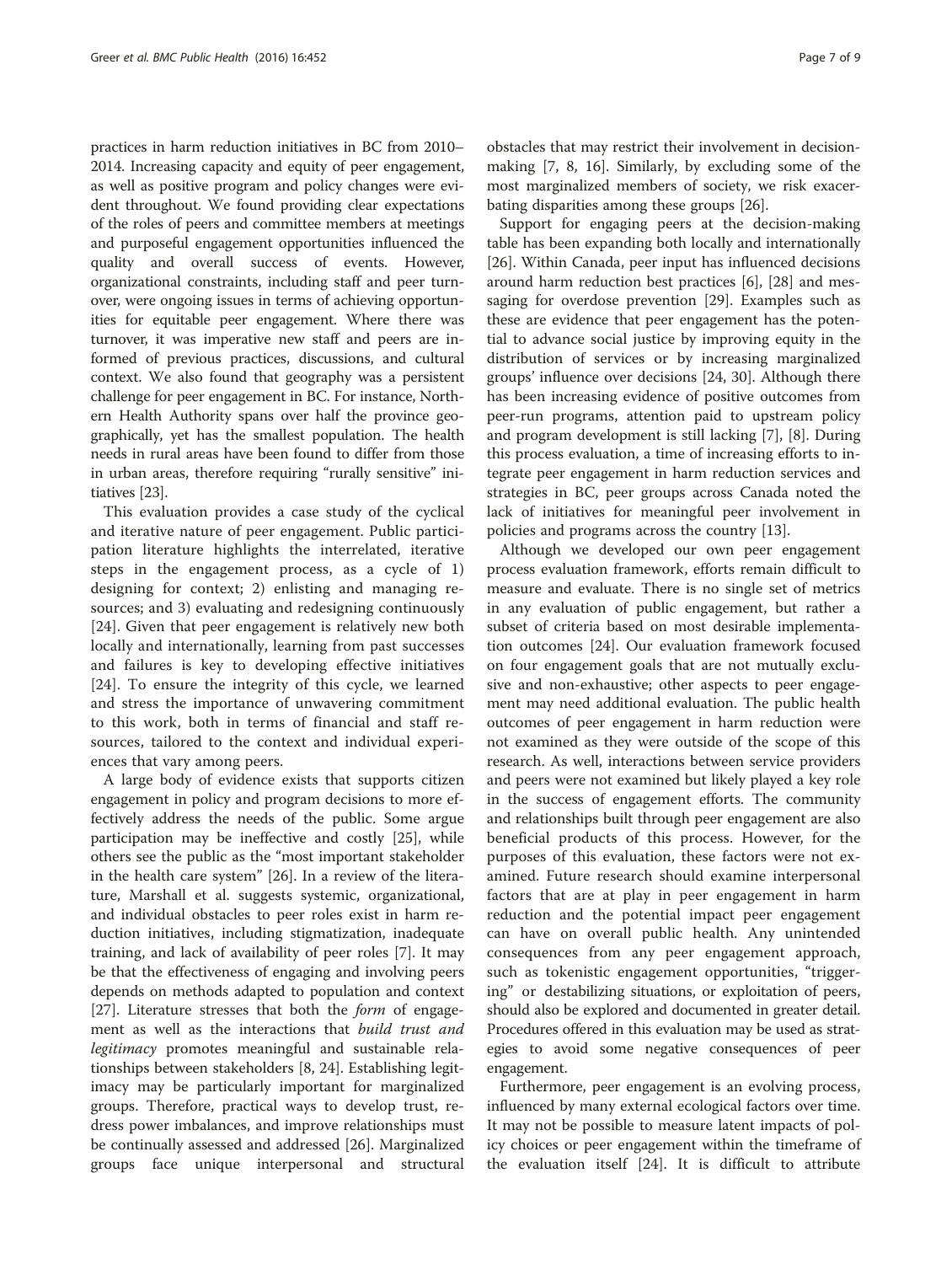<span id="page-7-0"></span>findings to one decision or time as engagement evolves within an ever-changing context. Most data was qualitative, requiring a subjective, retrospective assessment of quality, rather than a quantitative indicator of success or failure. There are likely several other aspects to peer engagement that were not evident, such as improving health and social networks. Given that consultations with peers and harm reduction representatives were intended to identify and inform the application of peer engagement processes, we did not record and transcribe these conversations. The retroactive assessment of peer engagement and lack of primary data from peers in a major methodological limitation of this evaluation. The voices and experiences of peers and harm reduction representatives are crucial to improving future peer engagement initiatives. It is our hope that future research will consider more in-depth experiences of peer engagement to provide a richer understanding of peer engagement processes and practices in the field.

## Conclusions

Overall, this evaluation emphasized the ongoing importance to engage peers in the planning, delivery, and evaluation of harm reduction initiatives. It provided a foundation for establishing new or promoting existing peer engagement. Broadly, this evaluation offers some of the first evidence showing peer engagement as a tool for policy change, capacity building, and equity by facilitating inclusion regardless of social position or other circumstance. Findings included important lessons learned and strategies for improving the implementation, delivery, and sustainability of peer engagement. Several practice recommendations based on crosscutting themes were highlighted in our evaluation, derived for designing future peer engagement initiatives [see Table 3]. Finally, we offer opportunity to

Table 3 Recommendations for peer engagement in harm reduction initiatives

- Create a low barrier, low threshold environment adapted to the context of the peers involved
- Use reflexivity, reflecting and learning from the process
- Define roles and expectations for all stakeholders
- Be conscientious of who is at the table and prioritise traditionally under-represented peer groups (e.g. those from rural and remote communities)
- Develop formal best practice peer engagement guidelines
- Ensure consistency across regions and stakeholders
- Provide support for building and connecting new and existing peer networks
- Make the most of and expand on capacity that has already been built
- Promote ongoing commitment to the process from all stakeholders

future research to further develop our evaluation framework for peer engagement in other health equity contexts.

#### Abbreviations

BC, British Columbia; BCCDC, British Columbia Centre for Disease Control; BCHRSS, British Columbia Harm Reduction Services and Strategies; KANDU, Kelowna Area Network of Drug Users; SOLID, Society of Living Illicit Drug Users; VANDU, Vancouver Area Network of Drug Users

#### **Acknowledaments**

We would like to thank Hugh L. from the Vancouver Area Network of Drug Users and the Society of Living Illicit Drug Users for their support and commitment to this work.

## Availability of data and materials

The data from this project consists primarily of internal documents and focus groups. Due to the confidentiality of this information, the data will not be shared.

#### Authors' contributions

AG developed the evaluation framework, conducted the evaluation, and drafted the manuscript. SL and AA did the document review and participated in drafting the manuscript. KL and CB were involved in peer engagement activities and conducted member checking on the findings and interpretation. AG, SL, AA and JB participated in the design and coordination of the study. All authors read and approved the final manuscript.

#### Competing interests

The authors wish to declare that they have no competing interests.

#### Ethics, consent and permissions

Ethics for the interviews and focus groups reviewed in this study was provided by the University of British Columbia Research Ethics Board. Participants in interviews and focus groups consented to participate and to publish findings from this study.

#### Author details

<sup>1</sup>BC Centre for Disease Control, 655 West 12th Avenue, Vancouver, British Columbia V5Z 4R4, Canada. <sup>2</sup>School of Population and Public Health, University of British Columbia, 2206 East Mall, Vancouver, BC V6T 1Z3, Canada. <sup>3</sup>The Farr Institute of Health Informatics Research, University College London, 222 Euston Road, London NW1 2DA, United Kingdom. <sup>4</sup>Society of Living Illicit Drug Users, 857 Caledonia Street, Victoria, British Columbia V8T 1E6, Canada.

#### Received: 21 January 2016 Accepted: 14 May 2016 Published online: 27 May 2016

#### References

- 1. Kral AH, Bluthenthal RN, Booth RE, Watters JK. HIV seroprevalence among street-recruited injection drug and crack cocaine users in 16 US municipalities. Am J Public Health. 1998;88(1):108–13.
- 2. Macleod J, Oakes R, Copello A, Crome I, Egger M, Hickman M, Oppenkowski H. Psychological and social sequelae of cannabis and other illicit drug use by young people: a systematic review of longitudinal, general population studies. The Lancet. 2004;363(9421):1579–88.
- 3. Single E, Robson L, Rehm J, Xie X, Xi X. Morbidity and mortality attributable to alcohol, tobacco, and illicit drug use in Canada. Am J Public Health. 1999; 89(3):385–90.
- 4. Degenhardt L, Hall W. Extent of illicit drug use and dependence, and their contribution to the global burden of disease. The Lancet. 2012;379(9810):55–70.
- 5. Mathers BM, Degenhardt L, Ali H, Wiessing L, Hickman M, Mattick RP, Myers B, Ambekar A, S.a. HIV prevention, treatment, and care services for people who inject drugs: a systematic review of global, regional, and national coverage. The Lancet. 2010;375(9719):1014–28.
- 6. Best Practices for British Columbia's Harm Reduction Supply Distribution Program. Vancouver: BC Center for Disease Control 2008. [http://www.bccdc.ca/resource](http://www.bccdc.ca/resource-gallery/Documents/Guidelines%20and%20Forms/Guidelines%20and%20Manuals/Epid/Other/BestPractices.pdf)[gallery/Documents/Guidelines%20and%20Forms/Guidelines%20and%20Manuals/](http://www.bccdc.ca/resource-gallery/Documents/Guidelines%20and%20Forms/Guidelines%20and%20Manuals/Epid/Other/BestPractices.pdf) [Epid/Other/BestPractices.pdf](http://www.bccdc.ca/resource-gallery/Documents/Guidelines%20and%20Forms/Guidelines%20and%20Manuals/Epid/Other/BestPractices.pdf). Accessed 23 May 2016.